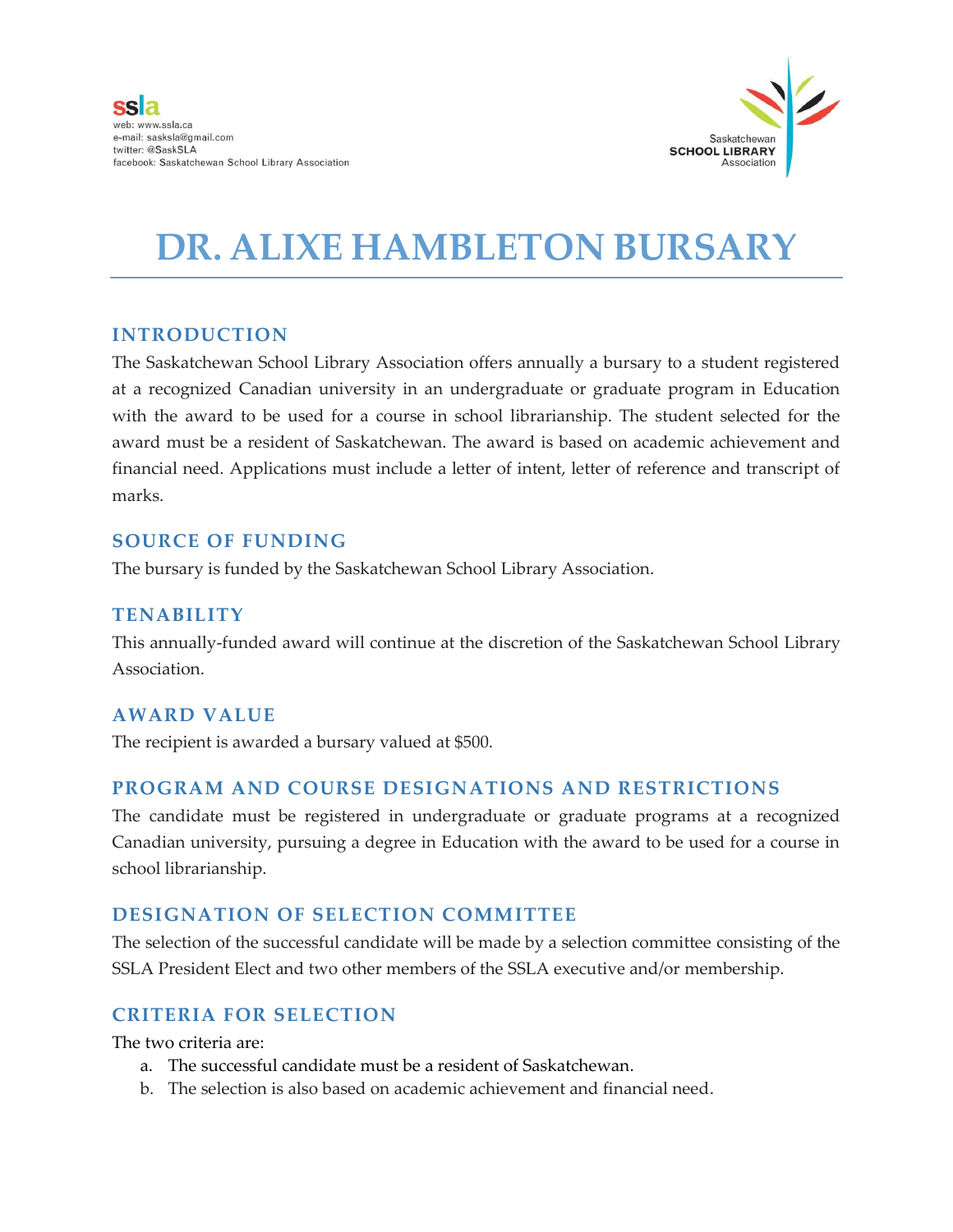

## **GUIDELINES FOR APPPLICATION**

- 1. Candidates must submit completed form prepared for this purpose by the executive of the SSLA.
- 2. Applications must include:
	- a. Letter of intent
	- b. Letter of reference
	- c. Transcript of marks
- 3. Applications shall be forwarded to the SSLA President Elect by third Friday of March.
- 4. Applications as submitted shall become the property of the SSLA.

## **PRESENTATION**

The award shall be presented at the SSLA Annual Conference.

#### **DEADLINE**

The deadline for applications is April  $1^{\text{st}}$ .

The selection of the recipient will be made by the SSLA Executive prior to the annual SSLA conference and announced during the annual SSLA conference.

## **APPLICATION FORM**

Form is appended.

## **MAIL APPLICATION TO**

SSLA Awards and Bursary Committee Member Charlotte Raine PO Box 261 Langenburg, SK S0A 2A0